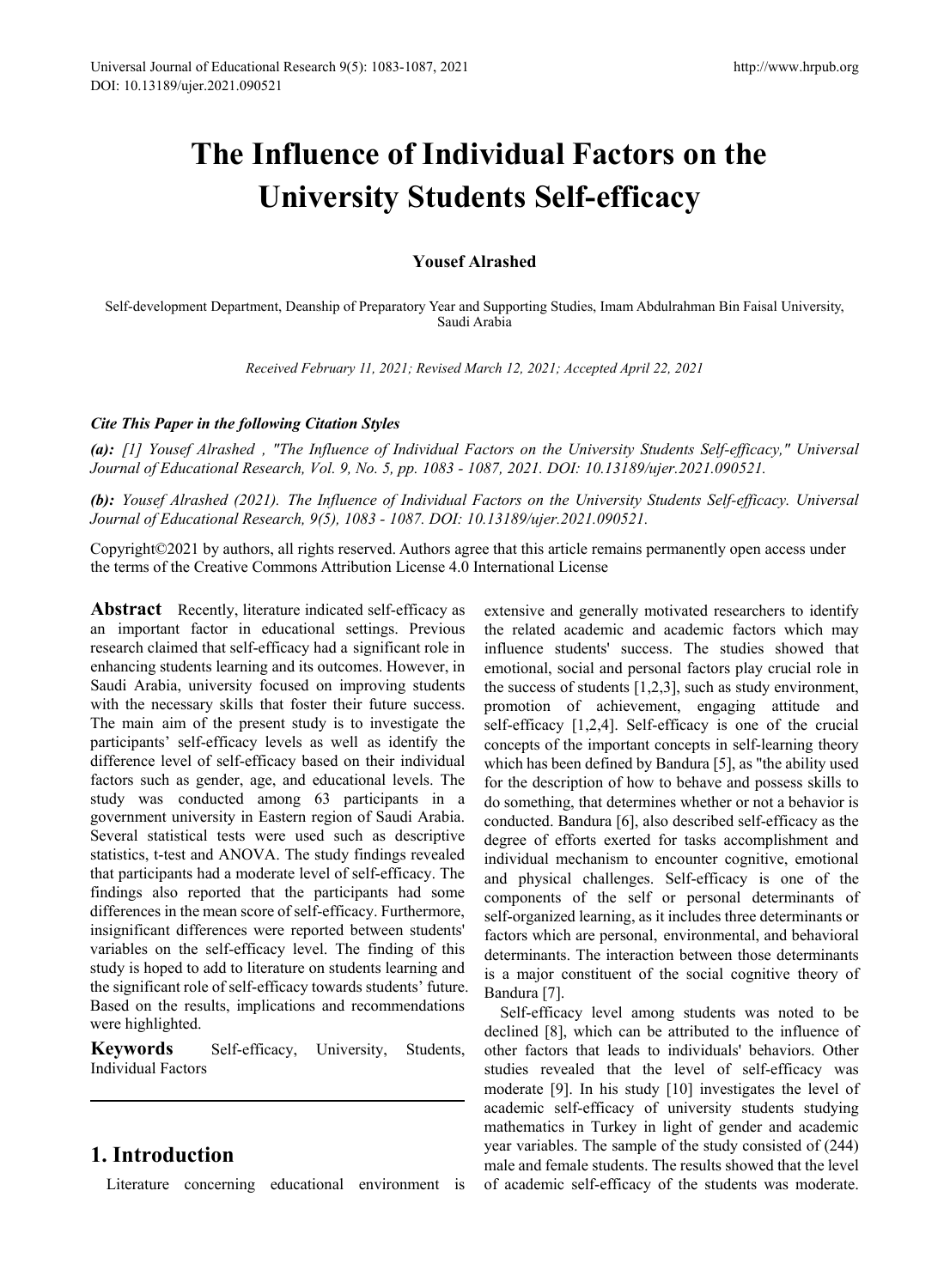Although, studies described the importance of self-efficacy, but only a few examined the concept in educational environment. Thus, it is necessary to enrich the literature by conducting more studies to identify the self-efficacy in the educational settings. This study primarily contributes to literature by examining the level of self-efficacy among students through investigated the level of university student's self-efficacy. This would furnish an understanding of the related significance of the concepts for successful students.

## **1.1. Objectives of the Study**

The study aimed at investigating the self-efficacy level among the study respondents. The study objectives are:

- To find out self-efficacy level among Saudi participants.
- To examine the gender differences in terms of their self-efficacy level.
- To determine the age and educational level differences in terms of students' self-efficacy level.

# **2. Literature Review**

## **2.1. Self-efficacy**

Self-efficacy is an important psychological factor affecting many emotional variables such as perseverance, academic performance and self-confidence [7]. This efficacy is crystallized in capabilities and competencies that can predict the student's level of academic performance [11]. Learners' possession of a high degree of self-efficacy predicts the safety of the educational process and a significant increase in educational outcomes. In addition, possessing this ability is a key to achieving academic and social harmony and hence the ability to face the challenges and problems they may come across [7]. Therefore, students with a low level of self-efficacy need to develop their capabilities in order to face the pressures and difficulties that may affect their academic and social compatibility. Ramadan [12] defines self-efficacy as "the learner's belief in the ability to accomplish a task or group of tasks in light of his abilities, cognitive and motivation capabilities, which enables him to achieve the required level of performance."

Bandura defined self-efficacy as the personal judgment of one's ability to organize and implement a set of actions to achieve a set of goals. Bandura tried to assess its level, generality and power through activities and content. It has also been suggested that believing in one's self-efficacy influence motivation, feelings, and actions significantly [13]. Self-efficacy levels refer to the difficulty of the specific task, while generality is transferring the beliefs of self-efficacy through activities. As for the power of perceived competence, it is measured by how much

confident an individual feels when performing a given task [14].

## **2.2. The Importance of Self-efficacy**

Developing self-efficacy among all learners of all age levels is one of the imperatives of the current era since self-efficacy crucially helps individuals to deal effectively with different life situations including defending one's rights and doing one's duties. Self-efficacy also entails overcoming different challenges. A high level of self-efficacy is a significant aspect of a socially successful personality. In addition, individuals with high self-efficacy have a greater ability to achieve various personal goals [15]. Self-efficacy is also considered to be one of the basic psychological variables that help guide and elevate individuals' behavior. In addition, it contributes to empowering individuals to control their surrounding environment. It also increases their ability to achieve and reach the highest levels of perfection in performance. Indeed, individuals' perceptions of themselves can help them to develop and grow in a permanent and independent manner [16].

## **3. Methodology**

The study follows descriptive design, which is a positive approach adopted in this study, using the quantitative data collection instrument of questionnaire survey. Survey is suitable in gathering information on the participants belief and attitudes and large sample size [3].Prior studies of the same nature have adopted similar method to examine the study variables in the educational settings [17,18]. The participants involved in the current study were having higher educational degree and their affiliated linked to Ministry of Education. The study participants comprised of 63 divided into 35 (55.6) male and 28 (44.4%) female participants. The age includes four categories, 4 participants 6.3% (30-35 years old); 15 23.8% (36-40 years); 17 27.0% (41-45 years); and 27 42.9% (above 45 years old). The participants were selected as they were available to the researcher as well as willing to participate in this study. This study was initially collected a permission from the research committee at Imam Abdulrahman bin Faisal university. Afterword, the researcher asked students to voluntarily participate in this study and they were informed about the goal of the study and its period. Then, students were asked to commit to the study as they may benefited from its activities. Agreement was conducted and students completed the self-efficacy data collection.

#### **3.1. Measurement**

To determine students' self-efficacy, a self-efficacy scale was given to students twice, at the beginning of the study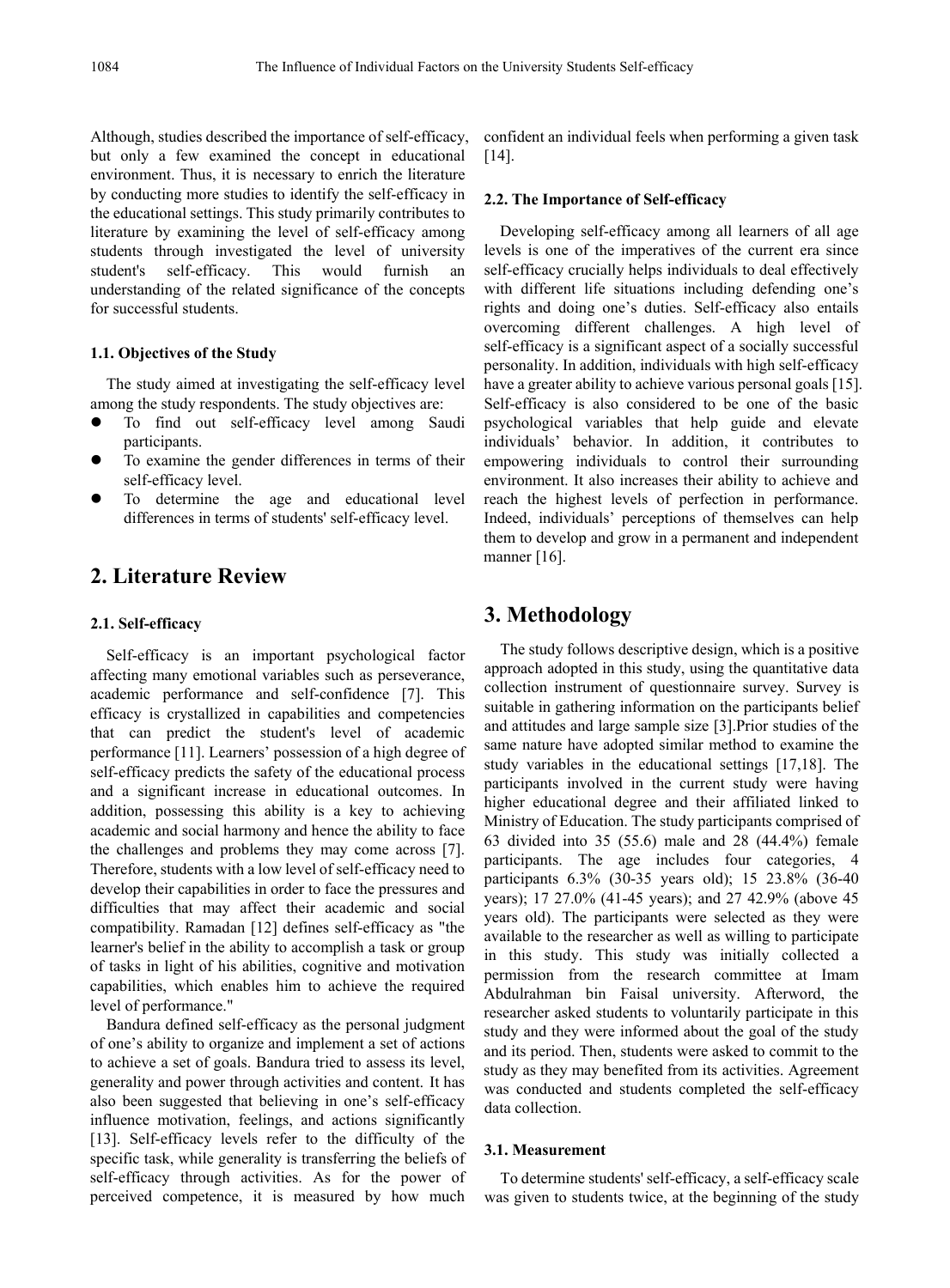and the other one at the end. The instrument utilized in this study was developed based on the previous studies [19,20]. The scale went through several tests of reliability and validity. First, the scale was evaluated by a group of experts, and their comments were taken into considerations. Few changes were highlighted by the referees and necessary changes were done by the researcher. The instrument content validity was confirmed by the experts. The scale allows identifying students' self-efficacy level through answering 40 items which were distributed into five dimensions which are (academic-efficacy 15 items; evaluation self-efficacy 6 items; usage skills 11 items; managing situations 4 items and efficiency 4 items). The self-efficacy scale is a self-report questionnaire with a likert scale ranged from totally incorrect 1 to completely correct 5. Cronbach's alpha value was also obtained to confirm reliability which was 0.921.

# **4. Results**

Data were analyzed using descriptive statistics, t-test and ANOVA test to answer the research questions. The mean score of the scale was ranged based on three levels (low, moderate, high). Findings reported that 6.34% of the participants scored low level of overall self-efficacy, 47.61% of the participants obtained a moderate level, and 46.05% fell into high level of self-efficacy. However, the mean score of the total self-efficacy for the whole sample (M=3.87, SD=.590) obtained moderate level. Results in table 1 evidenced that participants scored good level of self-efficacy.

**Table 1.** Self-Efficacy level score Low Moderate High less than  $3\%$  3 to  $4\%$  Above  $4\%$ 4 6.34 30 47.61 29 46.05 Mean Score of Mean Score of Standard<br>the total Sample 3.87, Standard<br>Deviation=. Deviation= .590

The differences levels of self-efficacy level based on the respondents' gender were performed through an independent sample t-test in order to compare the mean score of self-efficacy. The differences of self-efficacy level between male and female are shown in table 2. The results revealed significant differences on the level of self-efficacy  $(t= 2.838, df= 61, sig. .006)$ . More inspection on the gender levels results, the mean and standard deviation scores of self-efficacy showed that male participants displayed (M=4.05, SD= .540) mean scores and female participants  $(M=3.65, SD=.581)$ .

**Table 2.** Results of independent sample t-test for self-efficacy

| Variable      |       | Sig.2 tailed |
|---------------|-------|--------------|
| Self-Efficacy | 2.838 | 006          |

The differences levels of self-efficacy level based on the

respondents' age were performed through ANOVA test in order to compare the mean score of self-efficacy. The findings in table 3 presented insignificant difference levels of self-efficacy between students from different ages,  $F=1.435$  (.242; p > 0.05).

**Table 3.** ANOVA comparison age results on self-efficacy levels

| Self-Efficacy            | Sum of<br>Squares | df | F     | Sig. |
|--------------------------|-------------------|----|-------|------|
| <b>Between</b><br>Groups | 1.469             |    | 1.435 | .242 |
| Within Groups            | 20.140            | 59 | .341  |      |
| Total                    | 21.609            | 62 |       |      |

The differences levels of self-efficacy level based on the respondents' educational levels were performed through ANOVA test in order to compare the mean score of self-efficacy. The findings in table 4 presented insignificant difference levels of self-efficacy between students from different educational levels, F=1.859 (.165; p> 0.05).

**Table 4.** ANOVA results of self-efficacy based on educational level

| Self-Efficacy            | Sum of<br>Squares | df | F     | Sig. |
|--------------------------|-------------------|----|-------|------|
| <b>Between</b><br>Groups | 1.261             |    | 1.859 | .165 |
| Within Groups            | 20.348            | 60 |       |      |
| Total                    | 21.609            | 62 |       |      |

## **5. Discussion**

Based on the results of the study, self-efficacy level among university students was reported to be moderate. This can be attributed to students' positivity and their active participation as well as their own positive beliefs as they have the needed skills to deal with different situations. The results also may attribute to process guidance of the educational systems in which students followed the instruction of learning which linked the curriculum to the real life of students that helped control thinking processes and raise their belief in their abilities in general and self-efficacy in particular. The results also may attribute to the fact that the activities used in the learning-teaching process helped students develop self-confidence, which was reflected in their self-efficacy. The results also showed that there are statistically significant differences between the mean scores of the male and female students. It should be noted that recently involved in the education and work which lead to improve their self-efficacy levels and that would be gradually improved in both gender levels. Furthermore, many training sessions are organized in the educational environment and that would improve the personal, cognitive and social skills of both gender levels. The results also reported no significant differences on the level of self-efficacy based on participants' ages and their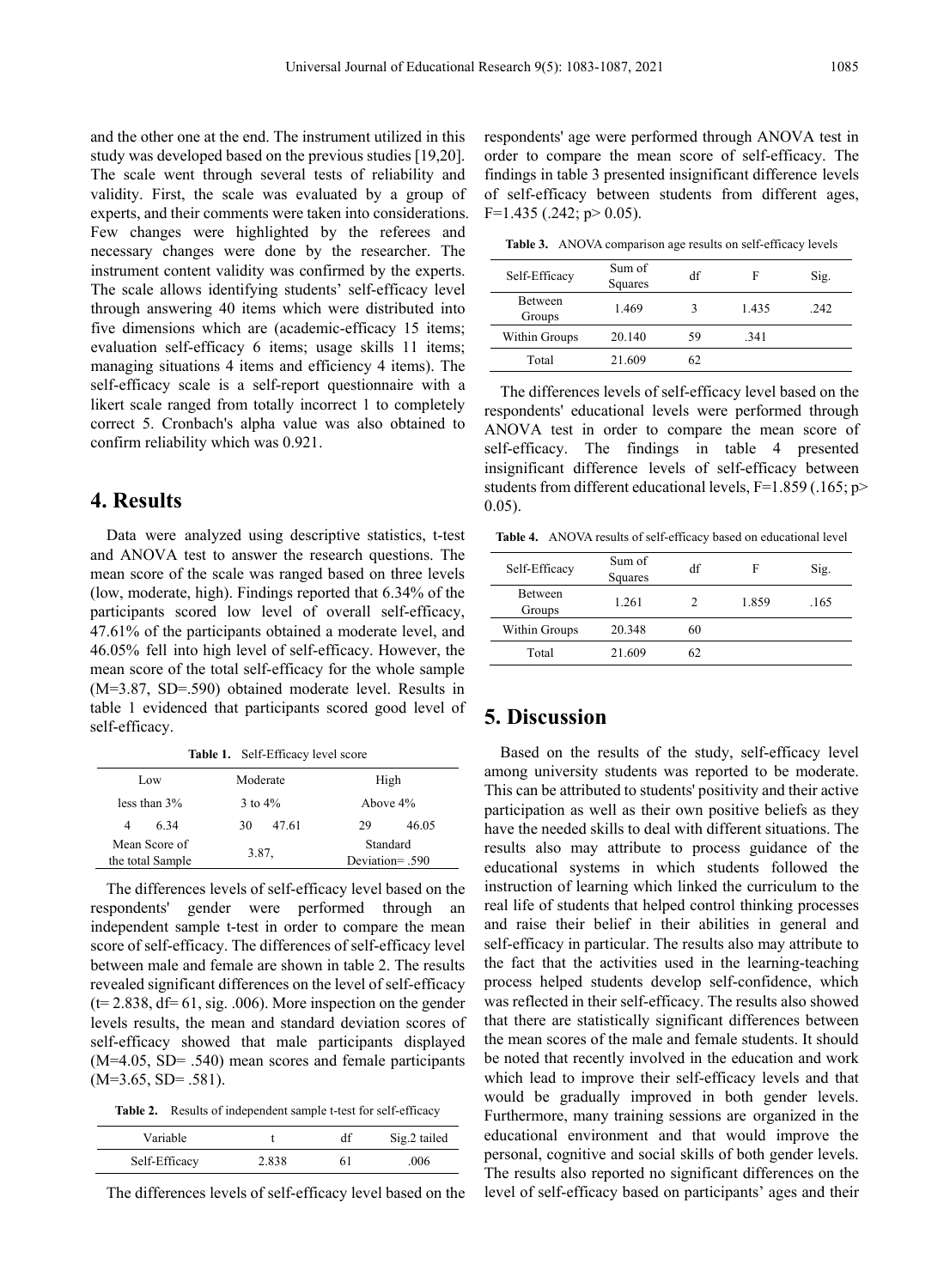educational levels. The result may attribute to the availability of the training and workshops which helps people from different ages and educational levels to share their experiences and lead them to master gain several skills and that may play a crucial role in the insignificant differences results. Furthermore, the activities provided to all people are similar and encourage collaborations between the participants regardless their age and education levels, and that maximize their own expectations.

## **5.1. Limitations and Recommendations**

Self-efficacy skills provide a tremendous space to enhance individual skills and potentials. More studies, especially ones based on empirical analysis, are needed to explore this space and predict its outcome. More research is needed to determine whether self-efficacy levels are linked to other variables. Furthermore, the behavioral and predictive results of individuals 'beliefs and academic performance must be taken into account. In another track, more research could be conducted to measure the quality-of- learning activities based on the quality of the learning environment. Another limitation is related to the small number of the study sample participants which limited the generalizability of the study result. Future studies should increase the number of participants. Finally, the method used in this study should be replaced with another data collection method such as qualitative and mix method to increase the validity of the results.

#### **5.2. Conclusion**

In conclusion, although few studies highlighted the importance of self-efficacy in the learning environment, researchers have not yet agreed on the effectiveness of academic and non-academic factors on personal and learning outcomes as few studies were conducted in the literature. Gonsalves [21] pointed out that learning approach is a key role in achieving significant self-efficacy and learner motivation. In other words, implementing learning approach fosters the learning of people and enhances their self-efficacy skills. Thus, in order to maximize the benefits of the learning activities, the study needs to know students' skills and abilities. Therefore, this study contributed to the literature on the self-efficacy construct.

# **REFERENCES**

- [1] Hutcherson C., Seppala E., J. Gross, "Loving-kindness mediation increases social connectedness," Emotion, vol. 8, no. 5, pp. 720-724, 2008.http://dx.doi.org/10.1037/a001323 7.
- [2] Yusuf M, "The impact of self-efficacy, achievement motivation, and self-regulated learning strategies on students'

academic achievement", Elsevier, vol. 15, no. 26, pp. 23-26, 2011. http://dx.doi.org/10.1016/j.sbspro.2011.04.158.

- [3] Jdaitawi M, "Social connectedness, academic, non-academic behaviors related to self-regulation among university students in Saudi Arabia", International Journal Studies, vol. 8, no. 2, pp. 84-100, 2015. Jttp://dx.doi.org/10.5539/ies.v8n 2p84.
- [4] Jdaitawi M, "The effect of using problem-based learning upon students emotions towards learning and levels of communication skills in three different disciplines", Croatian Journal of Education, vol. 22, no. 1, pp. 207-240, 2020. http://doi.org/10.15516/cje.v22i13215.
- [5] Bandura A, "Self-efficacy mechanism in human agency," American Psychologist, vol. 37, no. 2, pp. 122-147, 1982.
- [6] Bandura A, "Self-efficacy: Towards a unifying theory of behavioral change," Psychological Review, vol. 84, no. 2, pp. 191-215, 1977.
- [7] Bandura A, "Self-efficacy: The exercise of control," W. H. Freeman: New York, USA, 1997.
- [8] Carprara G., Fida R., Vecchione M., Bove G., Vecchio G., Barbaranelli C., A. Bandura, A, "Longitudinal Analysis of the Role of Perceived Self- Efficacy for Self- Regulated Learning in Academic Continuance an Achievement," Journal of Education Psychology, vol. 100, no. 3, pp. 525-534, 2008.
- [9] Zajacova A., Lynch S., J. Espenshade, "Self-Efficacy, Stress, Academic Success in College," Research in Higher Education, vol. 46, no. 6, pp. 677-706, 2005.
- [10] Melih T, "Academic Self-Efficacy Beliefs of Undergraduate Mathematics Education Student," Napocensia, vol. 6, no. 1, pp. 33-39, 2013.
- [11] Zamfir A., C, Mocaanu, "Perceived academic self-efficacy among Romanian upper secondary education students" International Journal of Environmental Research and Public Health, vol. 17, pp. 4689, 2020. http://doi:10.3390/ijerph17 134689.
- [12] Ramadan A, "Spatial ability and its measure, development and effectiveness on secondary school student's metacognition skills". Unpublished Doctoral Dissertation. Institutions of Educational Studies and Research, Egypt, 2005.
- [13] Esterly E. et al. "A Multi-Method Exploration of The Mathematics Teaching Efficacy and Epistemological Beliefs of Elementary Preservice and Novoice Teachers" Dissertation, Ohio State University, 2003.
- [14] Zimmerman B, "Self-Efficacy: An Essential Motive to Learn", Contemporary Educational Psychology, vol. 25, no. 1, pp. 82-91, 2000.
- [15] Migdadi A, "The effectiveness of training program based on emotional-mental education in enhancing social efficacy and solving problem skills among 7th and 8th grade students," Islamic University Journal, Dirasat Series, vol. 18, no. 2, pp. 521-555, 2010.
- [16] Abo-Ghali A, "The effectiveness of self and its relationships to life stressors among married female students in Al-Aqsa University," Islamic University Journal of Psychological and Educational Studies, vol. 20, no. 1, pp. 619-654, 2012.